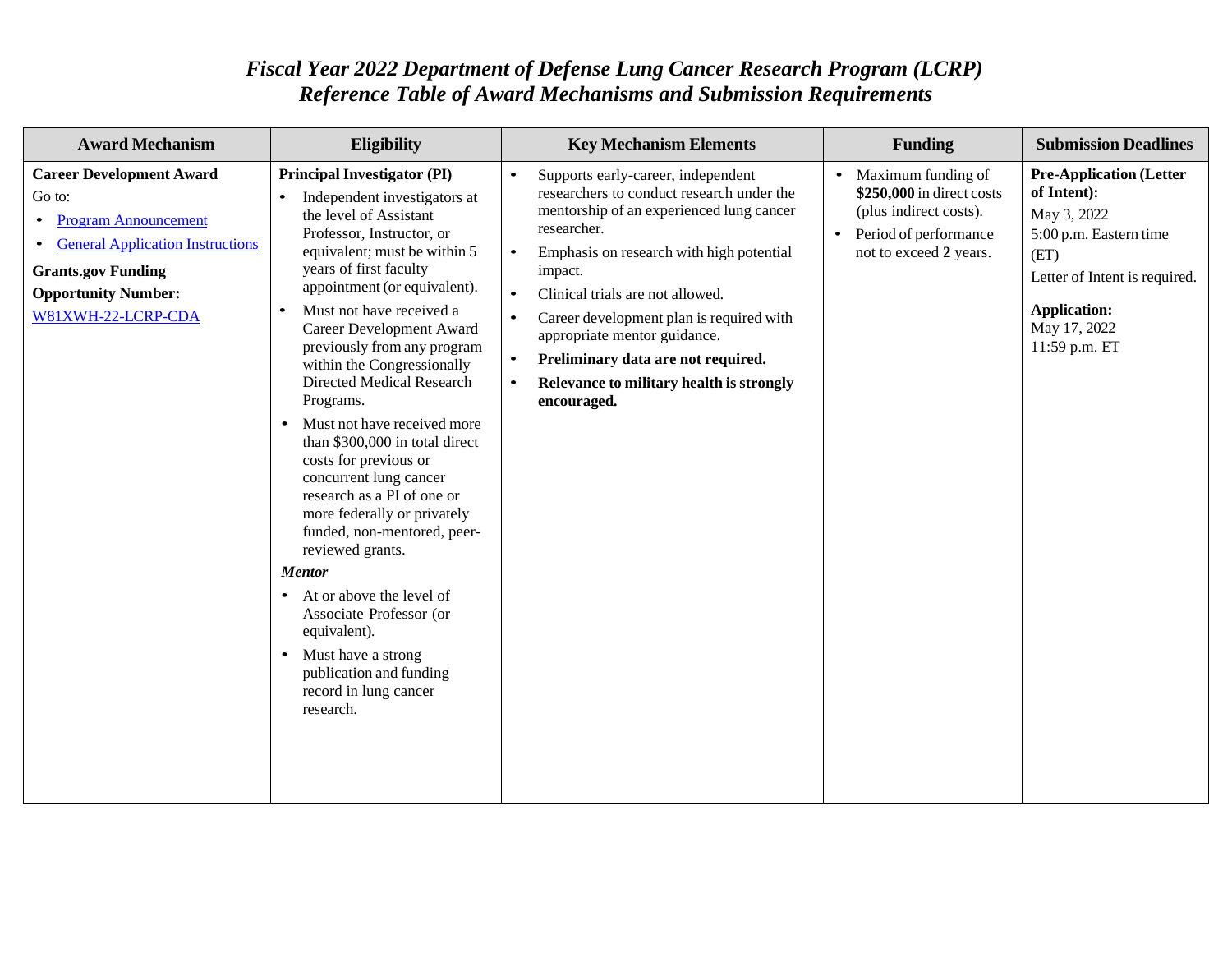## *Fiscal Year 2021 Lung Cancer Research Program (LCRP) Reference Table of Award Mechanisms and Submission Requirements*

| <b>Award Mechanism</b>                                                                                                                                                                   | <b>Eligibility</b>                                                                    | <b>Key Mechanism Elements</b>                                                                                                                                                                                                                                                                                                                                                                                                                                                                                                                                                                                                                                                                                                                                                                                                                                                                                                               | <b>Funding</b>                                                                                                                           | <b>Submission Deadlines</b>                                                                                                                                           |
|------------------------------------------------------------------------------------------------------------------------------------------------------------------------------------------|---------------------------------------------------------------------------------------|---------------------------------------------------------------------------------------------------------------------------------------------------------------------------------------------------------------------------------------------------------------------------------------------------------------------------------------------------------------------------------------------------------------------------------------------------------------------------------------------------------------------------------------------------------------------------------------------------------------------------------------------------------------------------------------------------------------------------------------------------------------------------------------------------------------------------------------------------------------------------------------------------------------------------------------------|------------------------------------------------------------------------------------------------------------------------------------------|-----------------------------------------------------------------------------------------------------------------------------------------------------------------------|
| <b>Concept Award</b><br>Go to:<br><b>Program Announcement</b><br><b>General Application Instructions</b><br><b>Grants.gov Funding</b><br><b>Opportunity Number:</b><br>W81XWH-22-LCRP-CA | All investigators at or above the<br>level of postdoctoral fellow (or<br>equivalent). | Supports highly innovative, untested,<br>potentially groundbreaking concepts in lung<br>cancer.<br>Emphasis on innovative concept or untested<br>theory.<br>Research involving human subjects or<br>specimens must be either exempt under Title<br>32, Code of Federal Regulations (CFR), Part<br>219, Section 104(d) (32 CFR 219.104[d]) or<br>eligible for expedited review (21 CFR<br>56.110).<br>Clinical trials are not allowed.<br>Preliminary data are discouraged (not<br>$\bullet$<br>consistent with intent of award<br>mechanism).<br>Relevance to military health is strongly<br>encouraged.<br><b>New Options for FY22</b><br>• Care Delivery and Health Disparity<br>category must address one or both of the<br>Care Delivery and/or Health Disparity Areas<br>of Emphasis.<br><b>Cancer Research Continuum category must</b><br>address at least one or more of the eight<br>cancer continuum focused Areas of<br>Emphasis. | Maximum funding of<br>$\bullet$<br>\$100,000 in direct costs<br>(plus indirect costs).<br>Period of performance<br>not to exceed 1 year. | <b>Pre-Application (Letter</b><br>of Intent):<br>May 3, 2022<br>5:00 p.m. ET<br>Letter of Intent is required.<br><b>Application:</b><br>May 17, 2022<br>11:59 p.m. ET |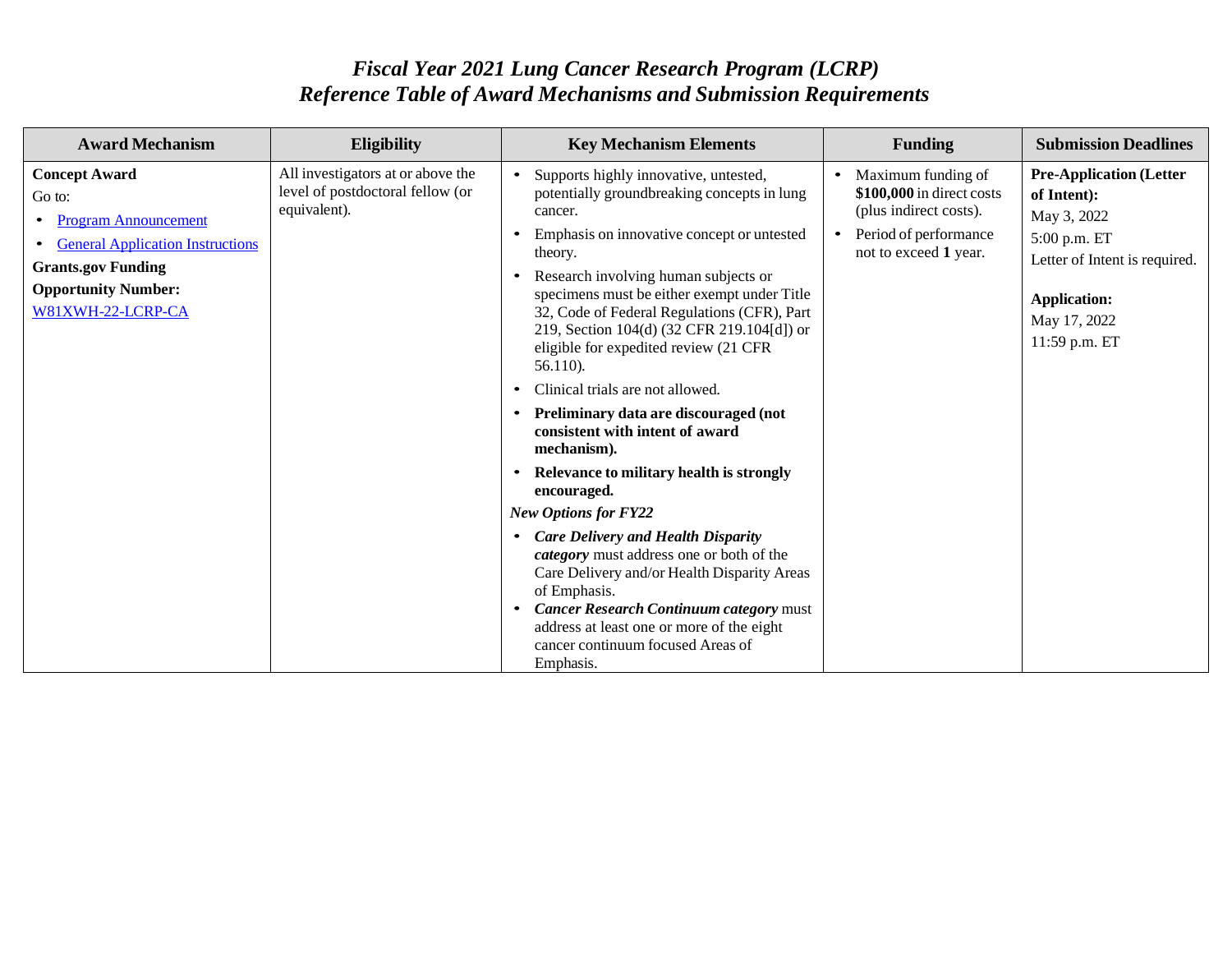## *Fiscal Year 2022 Department of Defense Lung Cancer Research Program (LCRP) Reference Table of Award Mechanisms and Submission Requirements*

| <b>Award Mechanism</b>                                                                                                                                                                                                                    | Eligibility                                                                                                                                                                                                                                                              | <b>Key Mechanism Elements</b>                                                                                                                                                                                                                                                                                                                                                                                                                                                                                                                                                                                                            |           | <b>Funding</b>                                                                                                                           | <b>Submission Deadlines</b>                                                                                                                                                                                      |
|-------------------------------------------------------------------------------------------------------------------------------------------------------------------------------------------------------------------------------------------|--------------------------------------------------------------------------------------------------------------------------------------------------------------------------------------------------------------------------------------------------------------------------|------------------------------------------------------------------------------------------------------------------------------------------------------------------------------------------------------------------------------------------------------------------------------------------------------------------------------------------------------------------------------------------------------------------------------------------------------------------------------------------------------------------------------------------------------------------------------------------------------------------------------------------|-----------|------------------------------------------------------------------------------------------------------------------------------------------|------------------------------------------------------------------------------------------------------------------------------------------------------------------------------------------------------------------|
| <b>Clinical Translational Research</b><br><b>Partnership Award</b><br>Go to:<br><b>Program Announcement</b><br><b>General Application Instructions</b><br><b>Grants.gov Funding</b><br><b>Opportunity Number:</b><br>W81XWH-22-LCRP-CTRPA | Investigators at or above the level<br>of Assistant Professor (or<br>equivalent).<br>Clinician must be an M.D.,<br>M.D./Ph.D., or equivalent with<br>clinical duties and/or<br>responsibilities.                                                                         | Supports translational studies that include an<br>interventional clinical trial.<br>Intended to fund partnerships between<br>clinicians and laboratory scientists that<br>accelerate ideas in lung cancer into clinical<br>applications.<br>One partner is strongly encouraged to<br>$\circ$<br>be from either a military treatment<br>facility or a U.S. Department of<br>Veterans Affairs medical center.<br>Non-traditional partnerships are encouraged.<br>Preliminary lung cancer relevant data are<br>required.<br>Relevance to military health is strongly<br>encouraged.<br>Patient research advocate involvement<br>encouraged. |           | Maximum combined<br>funding of \$1,200,000 for<br>direct costs (plus indirect<br>costs).<br>Maximum period of<br>performance is 3 years. | <b>Pre-Application (Letter</b><br>of Intent):<br>July 13, 2022<br>5:00 p.m. ET<br>Letter of Intent is required.<br><b>Application:</b><br>July 27, 2022<br>11:59 p.m. ET                                         |
| <b>Idea Development Award</b><br>Go to:<br><b>Program Announcement</b><br><b>General Application Instructions</b><br><b>Grants.gov Funding</b><br><b>Opportunity Number:</b><br>W81XWH-22-LCRP-IDA                                        | <b>Established Investigators</b><br>Independent investigators at or<br>above the level of an Assistant<br>Professor (or equivalent).<br><b>New Investigators</b><br>Investigators must meet the<br>following criteria at the<br>application submission deadline<br>date. | Supports new ideas in the early stages of<br>development representing innovative, high-<br>risk/high-gain research.<br>Emphasis is on innovation and impact.<br>New Investigator category supports<br>applicants early in their faculty appointments<br>or in the process of developing independent<br>research careers.<br>Clinical trials are not allowed.<br>Preliminary data are required, but may be<br>from outside of lung cancer.<br>Relevance to military health is strongly<br>encouraged.                                                                                                                                     | $\bullet$ | Maximum funding of<br>\$350,000 in direct costs<br>(plus indirect costs).<br>Period of performance<br>should not exceed 2<br>years.      | <b>Pre-Application</b><br>(Preproposal):<br>May 4, 2022<br>5:00 p.m. ET<br>Preproposal is required;<br>application submission is<br>by invitation only.<br><b>Application:</b><br>July 27, 2022<br>11:59 p.m. ET |